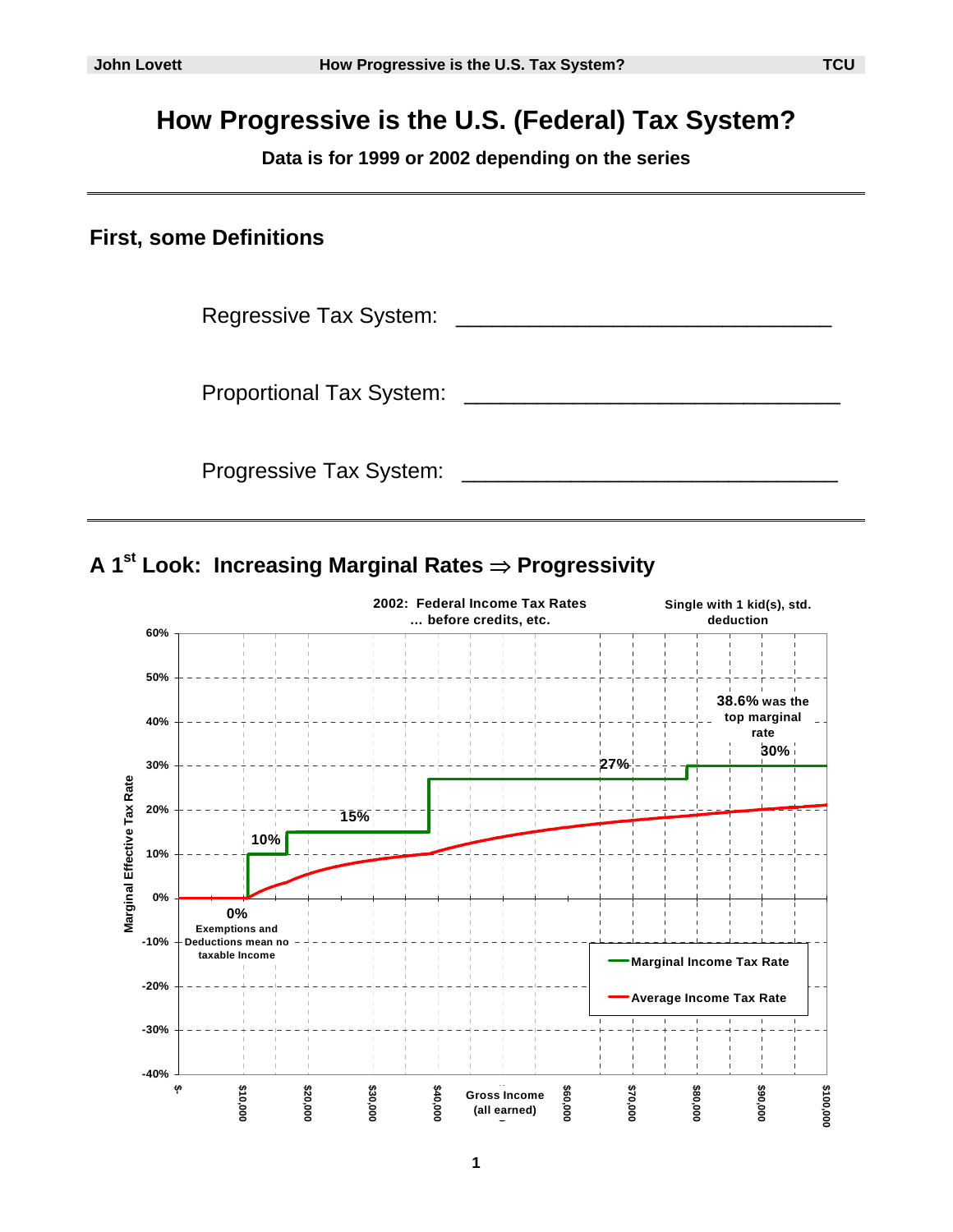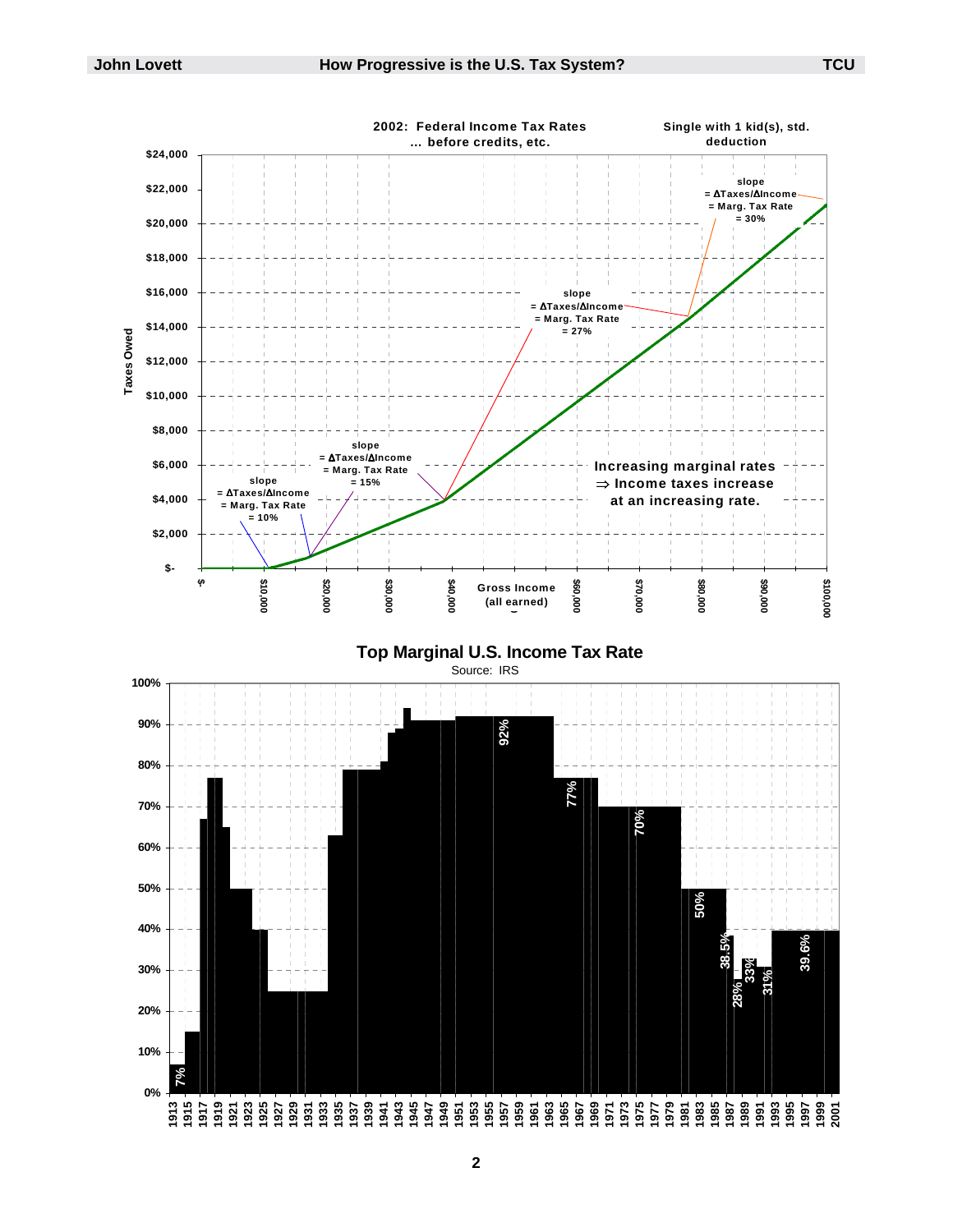#### **But Wait, There's More!**

- Earned Income Credit: Subsidy (payment) to taxpayers for working. The government gives a taxpayer a payment (\$0.07 to \$0.40) for every dollar they earn up to a certain level of income. This credit is phasedout (taken away) at high income levels.
- Child Tax Credit: Up to \$600 (raised to \$1,000 in 2003) reduction in taxes for each child. In 2002, this could not result in a payment to families, only a reduction in taxes. Ex., if one otherwise owed \$0 in income taxes, one got \$0 child credit. If one otherwise owed \$400 in taxes, one got a \$400 credit. If one otherwise owed \$600 or more one got the \$600 maximum credit. Phased out at high income levels.

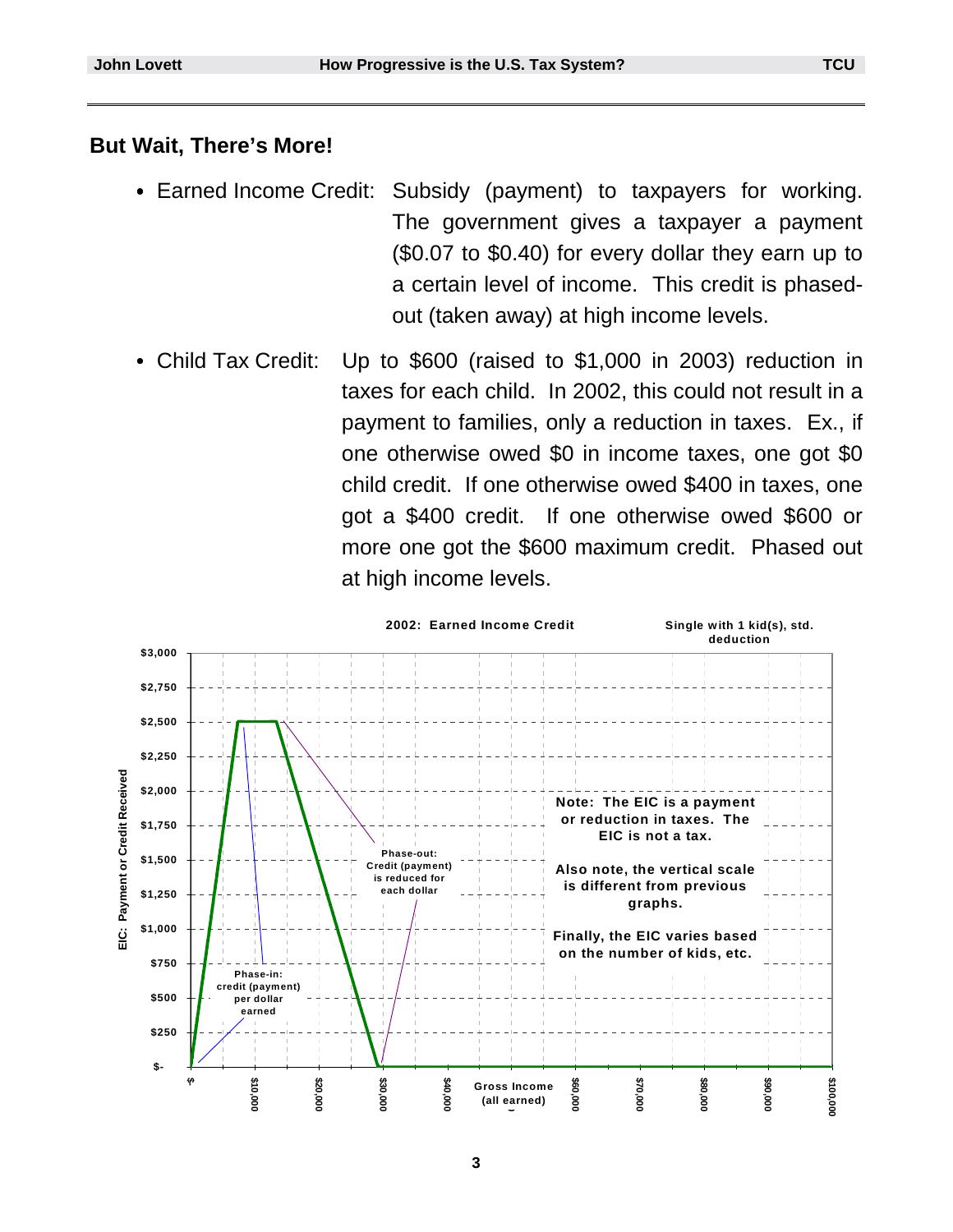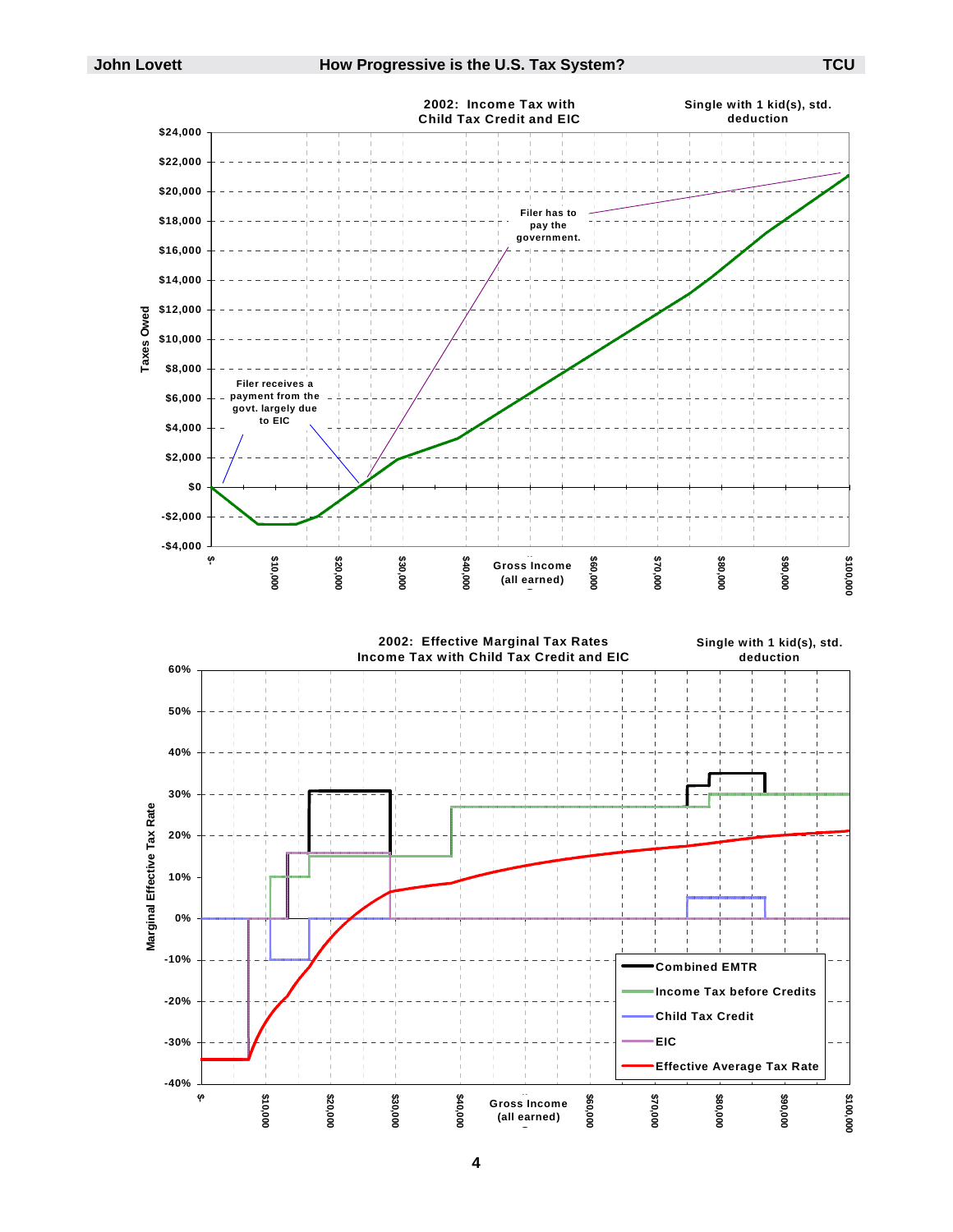# **What's the point(s) … so far?**

- **Increasing Marginal Tax Rates:** The basis of our federal income tax system is a series of increasing marginal tax rates.
- **Progressive System:** The system is basically progressive. Higher income earners typically pay a higher average tax rate. Progressive, like elastic, is not just black and white, however. It is also a question of degree. The basis of our tax system is progressive. This still leaves us with the question of; "Should we make it more progressive, les progressive, or keep it the same?".
- **"Across the board" cuts in income tax rates result in most of the \$ value of the cuts going to the rich:** Why? The rich are paying most of the income tax. Check out the charts and table below and on the next page. Half of all income tax payers could have their income tax reduced to zero and it would only be a 4% tax cut overall!



1 **<sup>1</sup>** Adjusted Gross Income; basically one's income before taxes.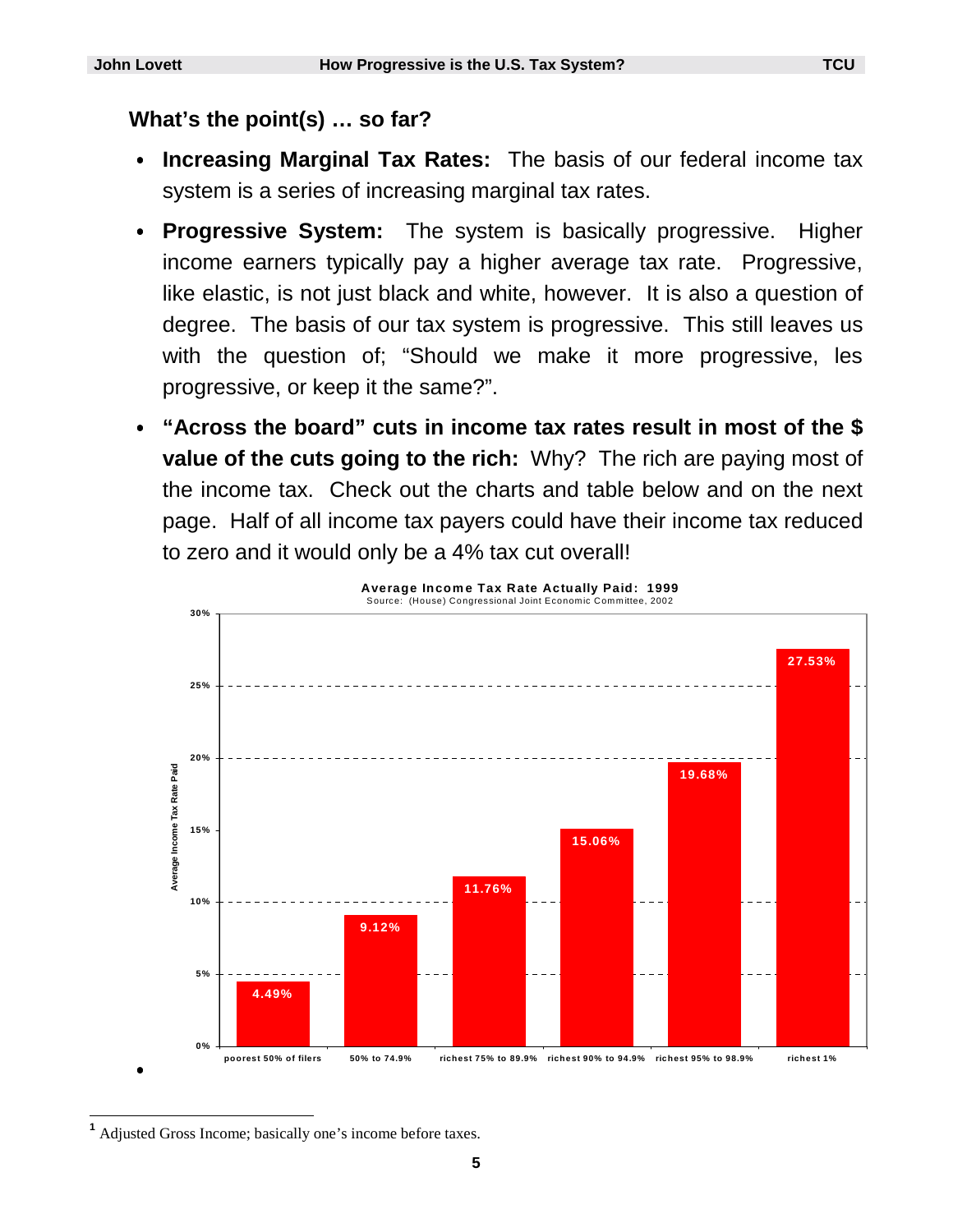

| Group                 | max AGI <sub>(1)</sub> |         | Avg. AGI |         | Avg. Tax |         | Avg. Rate | % of all<br>income taxes |
|-----------------------|------------------------|---------|----------|---------|----------|---------|-----------|--------------------------|
| richest 1%            |                        | lots!   | \$       | 914,871 | \$       | 251,901 | 27.53%    | 36.18%                   |
| richest 95% to 98.9%  | \$                     | 293,416 | \$       | 170,413 | \$       | 33,538  | 19.68%    | 19.27%                   |
| richest 90% to 94.9%  | \$                     | 120,847 | \$       | 101,750 | \$       | 15,322  | 15.06%    | 11.00%                   |
| richest 75% to 89.9%  | \$                     | 87,683  | \$       | 67,428  | \$       | 7,930   | 11.76%    | 17.09%                   |
| 50% to 74.9%          | \$                     | 52,966  | \$       | 38,056  | \$       | 3,469   | 9.12%     | 12.46%                   |
| poorest 50% of filers | \$                     | 26,416  | \$       | 12,430  | \$       | 558     | 4.49%     | 4.00%                    |

- **It's more than the commonly reported marginal tax rates:** Anyone trying to judge the tax system based solely on the 10%, 15%, rates and their cutoffs is leaving out some very important details.
- **Complex System:** Hey! It's actually a lot more complex than all this. Individually, however, each of the additions to the base system, the EIC for example, makes sense to most people. When added together, they result in a very complex system.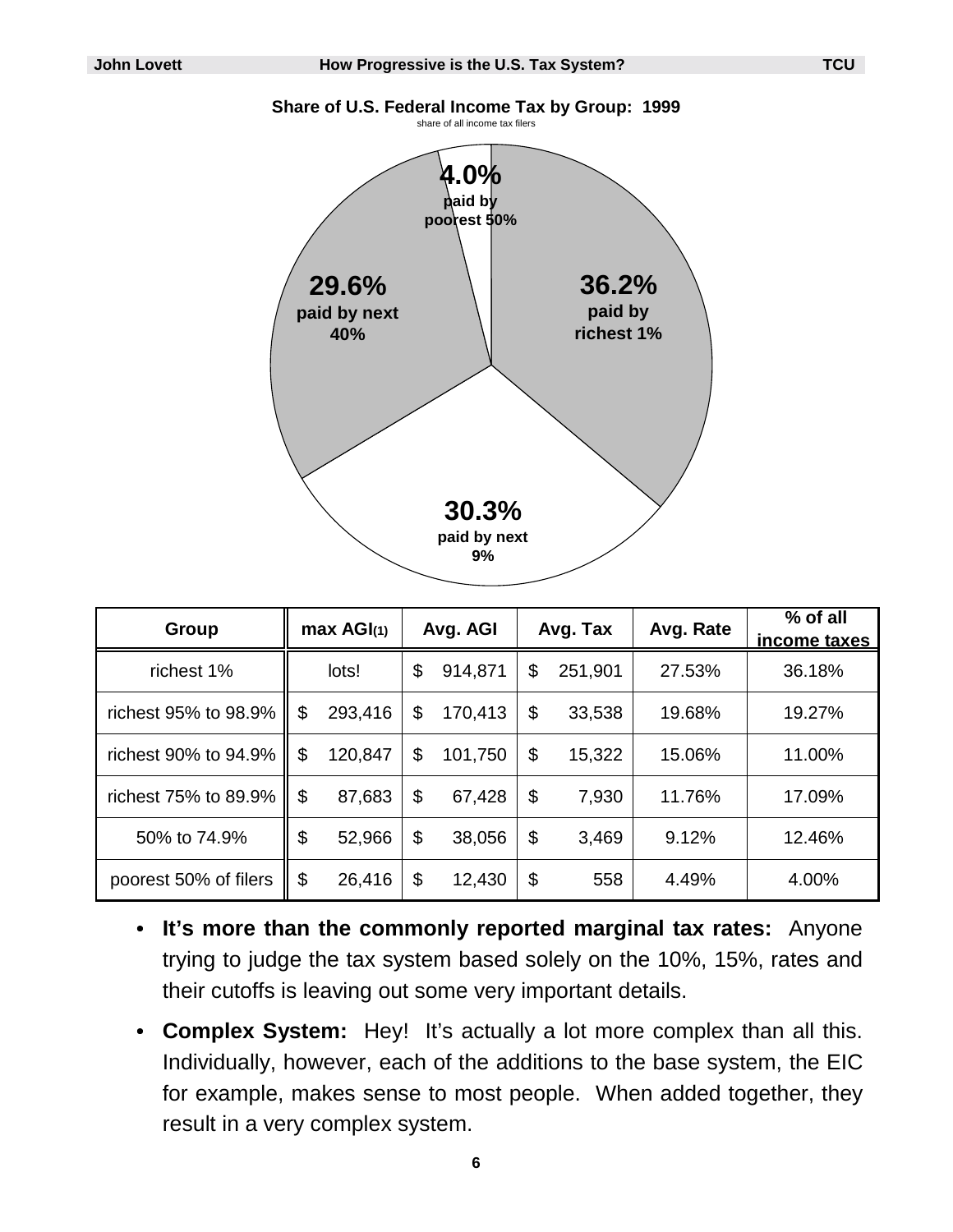<u>.</u>

#### **But Wait, There's Even More!**

- **There's lot more to the federal income tax system.** Examples include; Itemized deductions (ex. mortgage interest, health care spending), different taxation of capital gains, etc. Some make the system less progressive. Some make it more progressive.<sup>2</sup>
- **Income Taxes are not the only federal taxes.** FICA taxes, levied on payroll income (ex. wages and salaries) are collected to pay for Social Security and Medicare.<sup>3</sup> These taxes are pretty significant. Employers pay 7.65% of (most earnings) and employees pay the same. That's 15.3% total (remember, the statutory incidence has nothing to do with the economic incidence). Further, FICA taxes are not progressive. They are proportional up to about \$87,000, and then regressive thereafter. Further, "non-payroll" income, dividend income for example, is not subject to the FICA tax. The rich are more likely to earn nonpayroll income. Corporate profit taxes, albeit only accounting for about 11% of federal revenues, are likely progressive.
- **State and local taxes further cloud the picture.** When will it end? Sales taxes tend to be regressive (the poor spend a higher percent of their income). Property taxes tend to be roughly proportional, and state and local income taxes tend to be mildly progressive.
- **Taxes are only one side of the picture.** Please make it stop! There are also benefit programs. Transfer programs such as Food Stamps, TANF (Temporary Assistance to Needy Families), WIC (Women with Infant Children), etc., if considered part of "the system", make it more progressive. Social Security and Medicaid payments, financed by FICA taxes, also make "the system" more progressive.

<sup>&</sup>lt;sup>2</sup> Please note that the diagrams do not represent every taxpayer. They are drawn for someone with one dependent and "single" as their filing status. Why, by the way, did I not choose "head of household"? 1) "single" allowed me to assume

away a few more things. Further, the difference between single and "head of household" rates do not change the basic picture presented by the graphs.

**<sup>3</sup>** FICA stands for "Federal Insurance Contribution Act". Social Security and Medicare are considered "social insurance".